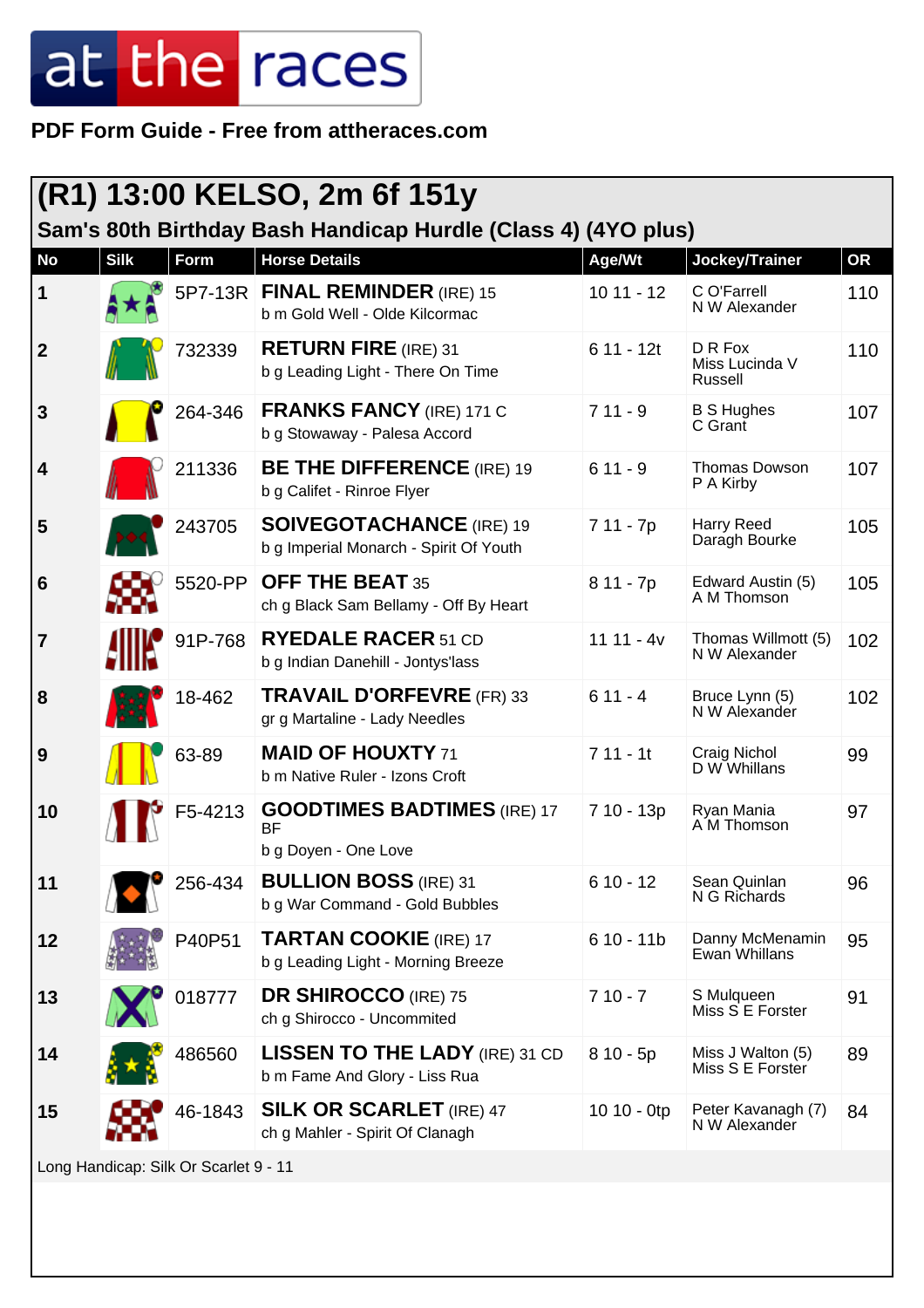**PDF Form Guide - Free from attheraces.com**

| (R1) 13:10 LINGFIELD (A.W.), 1m 2f 1y                               |             |             |                                                                          |              |                                               |    |  |
|---------------------------------------------------------------------|-------------|-------------|--------------------------------------------------------------------------|--------------|-----------------------------------------------|----|--|
| Coral Proud To Support British Racing Handicap (Class 6) (3YO only) |             |             |                                                                          |              |                                               |    |  |
| No(Dr)                                                              | <b>Silk</b> | <b>Form</b> | <b>Horse Details</b>                                                     | Age/Wt       | Jockey/Trainer                                | OR |  |
| 1(11)                                                               |             | 094-714     | <b>CICELY</b> (IRE) 7 BF<br>b f The Gurkha - Wingspan                    | $39 - 8$     | Oliver Stammers (3)<br>S Kirk                 | 56 |  |
| 2(4)                                                                |             | 6970-94     | <b>MIST OF THE DEEP (IRE) 13</b><br>b f Starspangledbanner - Come Softly | $39 - 7$     | Tyler Heard (5)<br>A A Wintle                 | 55 |  |
| 3(1)                                                                |             | 09-8436     | <b>BECOMING</b> (IRE) 6<br>b f Gleneagles - Crystal Morning              | $39 - 4h1$   | Darragh Keenan<br>Robert Stephens             | 52 |  |
| 4(6)                                                                |             | $5 - 08$    | <b>LETHAL TOUCH 24</b><br>gr f Lethal Force - Loving Touch               | $39 - 2$     | Cieren Fallon<br>Joseph Parr                  | 50 |  |
| 5(10)                                                               |             | 8073-33     | <b>AWAY WIT DA FAIRYS (IRE) 7</b><br>b g Camacho - Disco Lights          | $39 - 2b$    | <b>Thore Hammer</b><br>Hansen<br>Alice Haynes | 50 |  |
| 6(5)                                                                |             | 9693-6      | <b>SUMMEREYES</b> (IRE) 46 BF<br>b f Lawman - Dream High                 | $39 - 2h1p1$ | Rhys Clutterbuck (3)<br>E A L Dunlop          | 50 |  |
| 7(3)                                                                |             | 046-424     | <b>SURREY TERRITORIES (IRE) 25</b><br>b g Territories - Fasten Up        | $39 - 1tp$   | R Kingscote<br><b>B</b> R Johnson             | 49 |  |
| 8(7)                                                                |             | 7039-64     | <b>FAST BEAUTY (IRE) 7</b><br>b f Kodi Bear - Tagneyya                   | $39 - 0h$    | L Morris<br>P S McEntee                       | 48 |  |
| 9(9)                                                                |             | 76-3453     | <b>BIRKIE GIRL 27</b><br>b f Buratino - Noble Nova                       | $38 - 12p$   | S W Kelly<br>J S Moore                        | 46 |  |
| 10(2)                                                               |             | 500-D66     | <b>THE ORMER GATHERER 22</b><br>b g Outstrip - Camp Fire                 | $38 - 12p1$  | George Downing<br>P D Evans                   | 46 |  |
| 11(8)                                                               |             | $9 - 08$    | <b>BROLLY</b> 16<br>b f Caravaggio - Rainfall Radar                      | $38 - 12p1$  | Jonny Peate (7)<br>J G Portman                | 46 |  |

Long Handicap: The Ormer Gatherer 8 - 11, Brolly 8 - 11

**ATR VERDICT:** SURREY TERRITORIES may be a maiden after eight starts, but he has shaped on more than one occasion that a step up beyond a mile may suit. He gets that opportunity here and can strike for in-form connections. Summereyes is better than she showed over C&D last time, while Birkie Girl ran arguably a career-best on her latest appearance. There wasn't much between Away Wit Da Fairys and Cicely at Chelmsford and both are likely to have a say here.

**Top Tip:** SURREY TERRITORIES (7) **Watch out for:** CICELY (1)

at the races

at the races



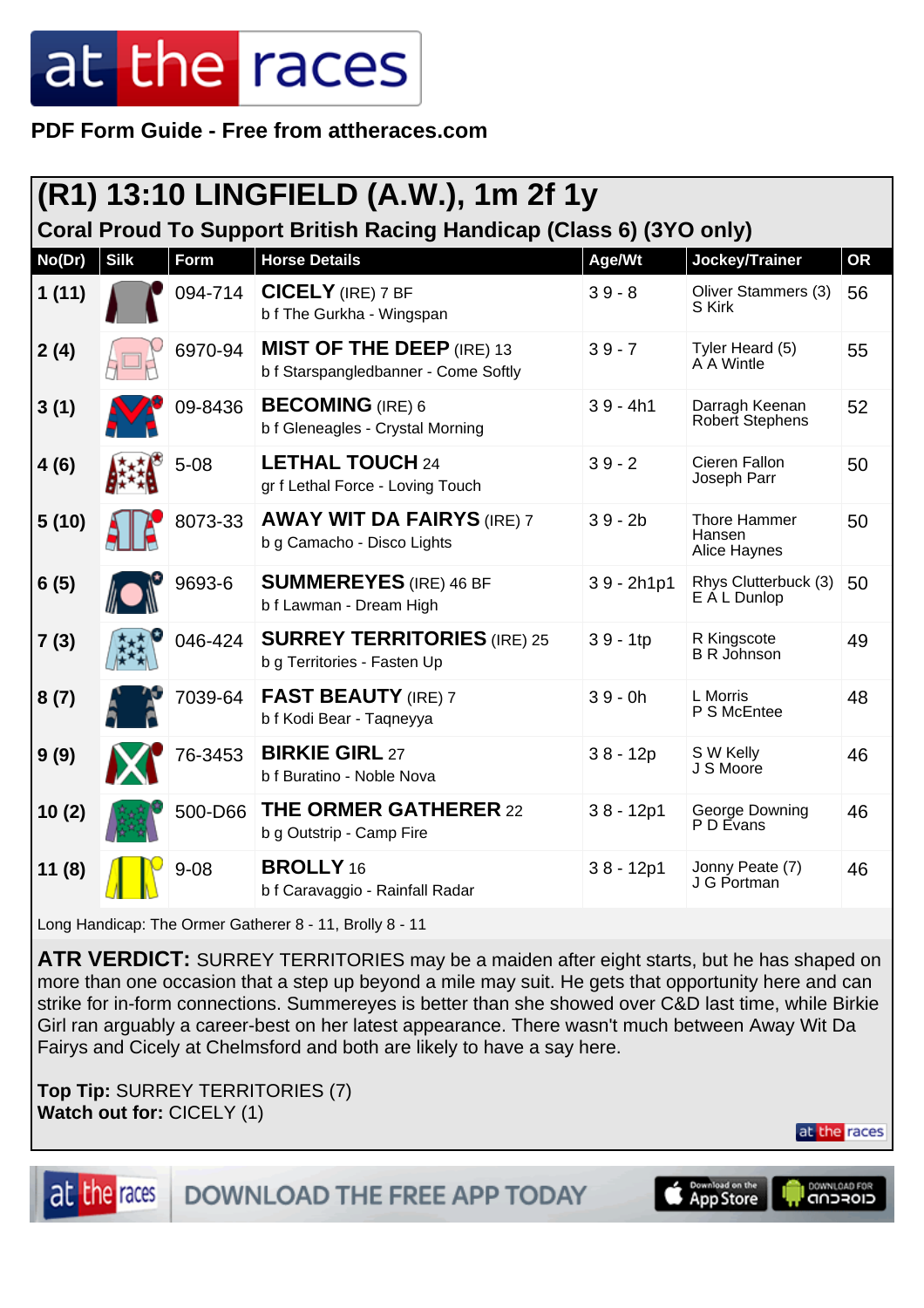**PDF Form Guide - Free from attheraces.com**

| (R2) 13:30 KELSO, 2m 51y                                         |             |         |                                                                  |             |                                     |           |  |  |
|------------------------------------------------------------------|-------------|---------|------------------------------------------------------------------|-------------|-------------------------------------|-----------|--|--|
| Johnston Smillie Novices' Hurdle (GBB Race) (Class 3) (4YO plus) |             |         |                                                                  |             |                                     |           |  |  |
| <b>No</b>                                                        | <b>Silk</b> | Form    | <b>Horse Details</b>                                             | Age/Wt      | Jockey/Trainer                      | <b>OR</b> |  |  |
| 1                                                                |             | PU2112  | <b>ESCAPEANDEVADE</b> (IRE) 34<br>b g Westerner - Sandrinechoix  | $611 - 8$   | <b>Callum Bewley</b><br>J P L Ewart | 122       |  |  |
| $\boldsymbol{2}$                                                 |             | 07-6311 | <b>GREY SKIES</b> (IRE) 20 D<br>gr g Cloudings - Garden Heaven   | $611 - 8$   | <b>B S Hughes</b><br>D McCain Jnr   | 120       |  |  |
| 3                                                                |             | 4542    | <b>AUGHARUE</b> (IRE) 15<br>b g Rule of Law - Abbans Aunt        | $511 - 2$   | Sam Coltherd<br>W Coltherd          |           |  |  |
| $\overline{\mathbf{4}}$                                          |             |         | <b>CLIFFS OF DOONEEN (IRE) D</b><br>b g Galileo - Devoted To You | $711 - 2t1$ | Craig Nichol<br>Mrs R Dobbin        |           |  |  |
| 5                                                                |             |         | <b>HIGH ROLLER (FR)</b><br>gr g Al Namix - Mandchou              | $511 - 2$   | C O'Farrell<br>N W Alexander        |           |  |  |
| 6                                                                |             |         | <b>KOPA KILANA</b> (IRE) 111 D<br>b g Milan - Kophinou           | $511 - 2$   | Sean Quinlan<br>Rebecca Menzies     |           |  |  |
| $\overline{7}$                                                   |             | 267-4   | <b>LARGY GIFT (IRE) 287</b><br>br g Shirocco - Rowansgift        | $611 - 2$   | <b>Thomas Dowson</b><br>N Mechie    |           |  |  |
| 8                                                                |             |         | <b>JOHNNY ESTELLA (IRE)</b><br>b g No Nay Never - Sapphire Diva  | $410 - 4t$  | Nathan Moscrop<br>Rebecca Menzies   |           |  |  |

**ATR VERDICT:** GREY SKIES won well on his debut for these connections at Uttoxeter late last month and he merits plenty of respect today, despite having to carry a 6lb penalty. Escapeandevade is another proven winner to consider, although he was well held under a penalty last time. Cliffs Of Dooneen was useful on the Flat and should not be discounted on his hurdling bow.

**Top Tip:** GREY SKIES (2) **Watch out for:** CLIFFS OF DOONEEN (4)

at the races



DOWNLOAD THE FREE APP TODAY



DOWNLOAD FOR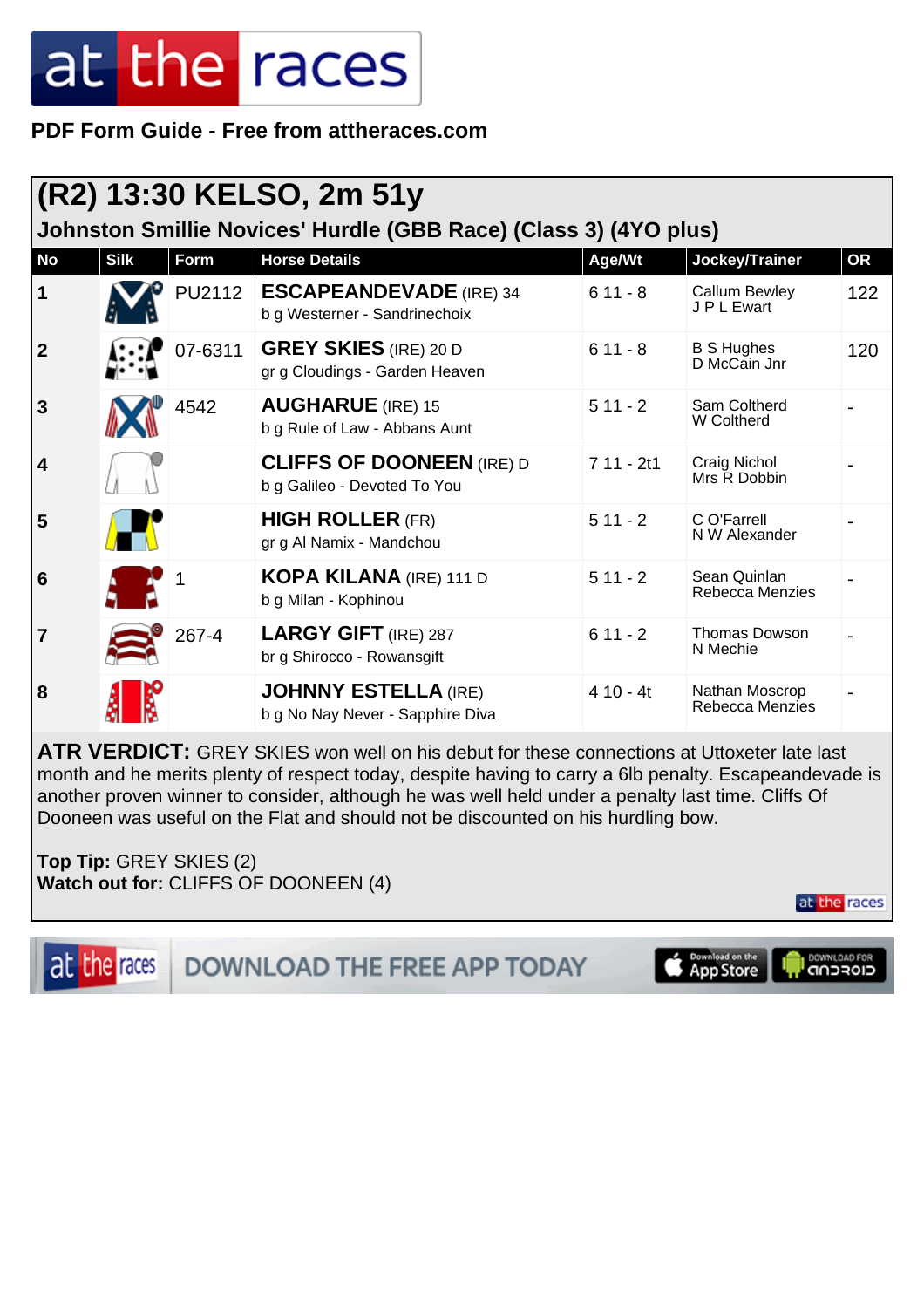**PDF Form Guide - Free from attheraces.com**

|                                                         |             |          | (R2) 13:40 LINGFIELD (A.W.), 1m 4f                                               |             |                                             |           |  |
|---------------------------------------------------------|-------------|----------|----------------------------------------------------------------------------------|-------------|---------------------------------------------|-----------|--|
| Play 4 To Score At Betway Handicap (Class 6) (4YO plus) |             |          |                                                                                  |             |                                             |           |  |
| No(Dr)                                                  | <b>Silk</b> | Form     | <b>Horse Details</b>                                                             | Age/Wt      | Jockey/Trainer                              | <b>OR</b> |  |
| 1(1)                                                    |             | 204-711  | <b>HOOVES LIKE JAGGER (IRE) (EX5)</b><br>6 D<br>b g Sir Prancealot - Roseisarose | $49 - 9h$   | Cieren Fallon<br>A W Carroll                | 64        |  |
| 2(5)                                                    |             | 3554-12  | <b>DEVIZES</b> (IRE) 34 CD BF<br>b g Dubawi - Dalasyla                           | $69 - 7$    | Rhys Clutterbuck (3)<br>P Phelan            | 60        |  |
| 3(10)                                                   |             | 9365-77  | <b>RAKEMATIZ</b> 13 CD<br>ch g Pivotal - Regal Velvet                            | $89 - 5$    | <b>William Carson</b><br><b>B R Johnson</b> | 58        |  |
| 4(6)                                                    |             | 579-057  | <b>DIVINE MESSENGER 13 C</b><br>b g Firebreak - Resentful Angel                  | $89 - 5$    | J Fanning<br>Emma Owen                      | 58        |  |
| 5(11)                                                   |             | 19422-6  | LARGO BAY (USA) 13 C<br>ch g Flintshire - No Panic                               | $49 - 4b$   | R Havlin<br>M Madgwick                      | 59        |  |
| 6(9)                                                    |             | 1430-88  | <b>CRESTWOOD 13</b><br>b g Garswood - Cresta Gold                                | $49 - 2$    | <b>Jack Mitchell</b><br>Joseph Parr         | 57        |  |
| 7(3)                                                    |             | 9380-36  | LIBBRETTA 21<br>ch m Libranno - Dispol Katie                                     | $79 - 1$    | T E Whelan<br>J E Long                      | 54        |  |
| 8(4)                                                    |             | 964-312  | <b>DONYA</b> (IRE) 15 CD BF<br>b f Dawn Approach - Ibiza Dream                   | $49 - 0$ bt | R Kingscote<br>lan Williams                 | 55        |  |
| 9(2)                                                    |             | 1367-48  | <b>COMPASS POINT 24 C D</b><br>b g Helmet - Takarna                              | $78 - 13$   | L Morris<br>Robyn Brisland                  | 52        |  |
| 10(8)                                                   |             | 5200-50  | <b>ARTISAN BLEU (IRE) 15</b><br>b f Mastercraftsman - Washington Blue            | $48 - 11$   | Joey Haynes<br>Adam West                    | 52        |  |
| 11(7)                                                   |             | 590/9-10 | <b>BROUGHTONS COMPASS 25</b><br>b g Henrythenavigator - Sayrianna                | $58 - 8v$   | Aidan Keeley (7)<br>G L Moore               | 47        |  |

**ATR VERDICT:** HOOVES LIKE JAGGER is on a roll at present and there is no reason for that to end as the four-year-old looks to land the hat-trick under a 5lb penalty for last Saturday's triumph at Wolverhampton. Donya got the better of Devizes when they met over C&D in January and both make plenty of appeal, along with Compass Point, who has slipped to a mark 1lb below his last victory.

**Top Tip:** HOOVES LIKE JAGGER (1) **Watch out for:** DONYA (8)

at the races

at the races

DOWNLOAD THE FREE APP TODAY